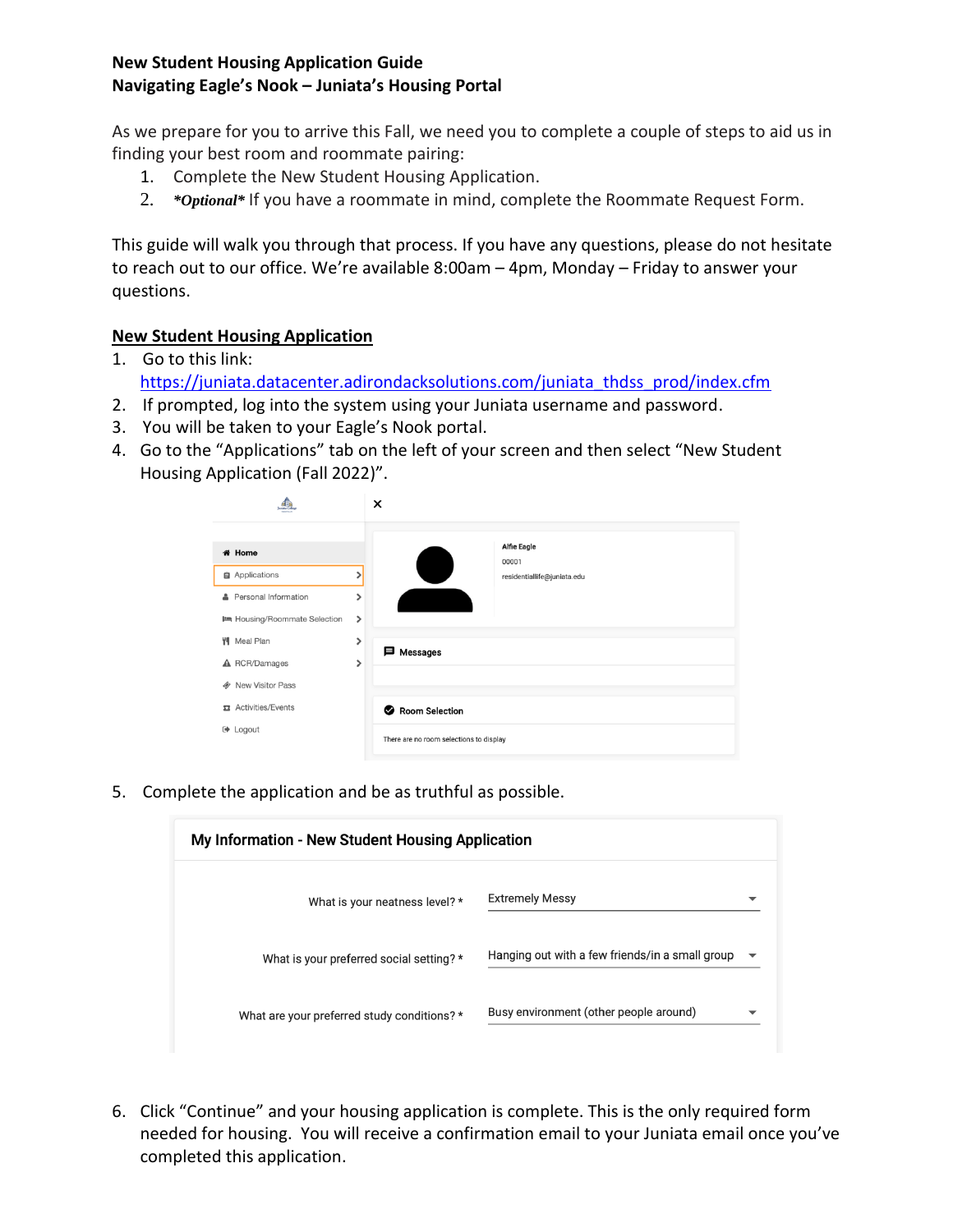## **Roommate Request Form**

Most of our students will not have a roommate in mind. Don't worry – we are enthusiastic about the matching process. However, if you do have a roommate in mind, you will need to complete the Roommate Request Form.

- 1. From the "Home" tab, select "Housing/Roommate Selection".
- 2. Click the "Select Roommates" tab.

|                                                                    | ×                                                   |              |
|--------------------------------------------------------------------|-----------------------------------------------------|--------------|
| <b>备 Home</b><br>⋟<br><b>自</b> Applications                        | For the Term: Fall 2021<br>$\overline{\phantom{a}}$ |              |
| <b>A</b> Personal Information<br>⋟<br>Housing/Roommate Selection > | Roommate Requests (0)                               | $\checkmark$ |
| <b>W</b> Meal Plan<br>⋟<br><b>A</b> RCR/Damages<br>⋟               | <b>Pending Roommate Requests (0)</b>                | $\checkmark$ |
| <b>New Visitor Pass</b><br>le)<br><b>Activities/Events</b><br>53   | <b>Search for Roommate</b>                          | $\checkmark$ |
| □ Logout                                                           |                                                     |              |

3. You will want to select "Fall 2022" for the term.

| uniata Colli                                                       | ×                                                   |              |
|--------------------------------------------------------------------|-----------------------------------------------------|--------------|
| <b>备 Home</b><br><b>自 Applications</b><br>ゝ                        | For the Term: Fall 2021<br>$\overline{\phantom{a}}$ |              |
| <b>A</b> Personal Information<br>ゝ<br>Housing/Roommate Selection > | <b>Roommate Requests (0)</b>                        | $\checkmark$ |
| <b>W</b> Meal Plan<br>⋟<br><b>A</b> RCR/Damages<br>▸               | <b>Pending Roommate Requests (0)</b>                | $\checkmark$ |
| <b>New Visitor Pass</b><br>le)<br><b>EZ</b> Activities/Events      | <b>Search for Roommate</b>                          | $\checkmark$ |
| □ Logout                                                           |                                                     |              |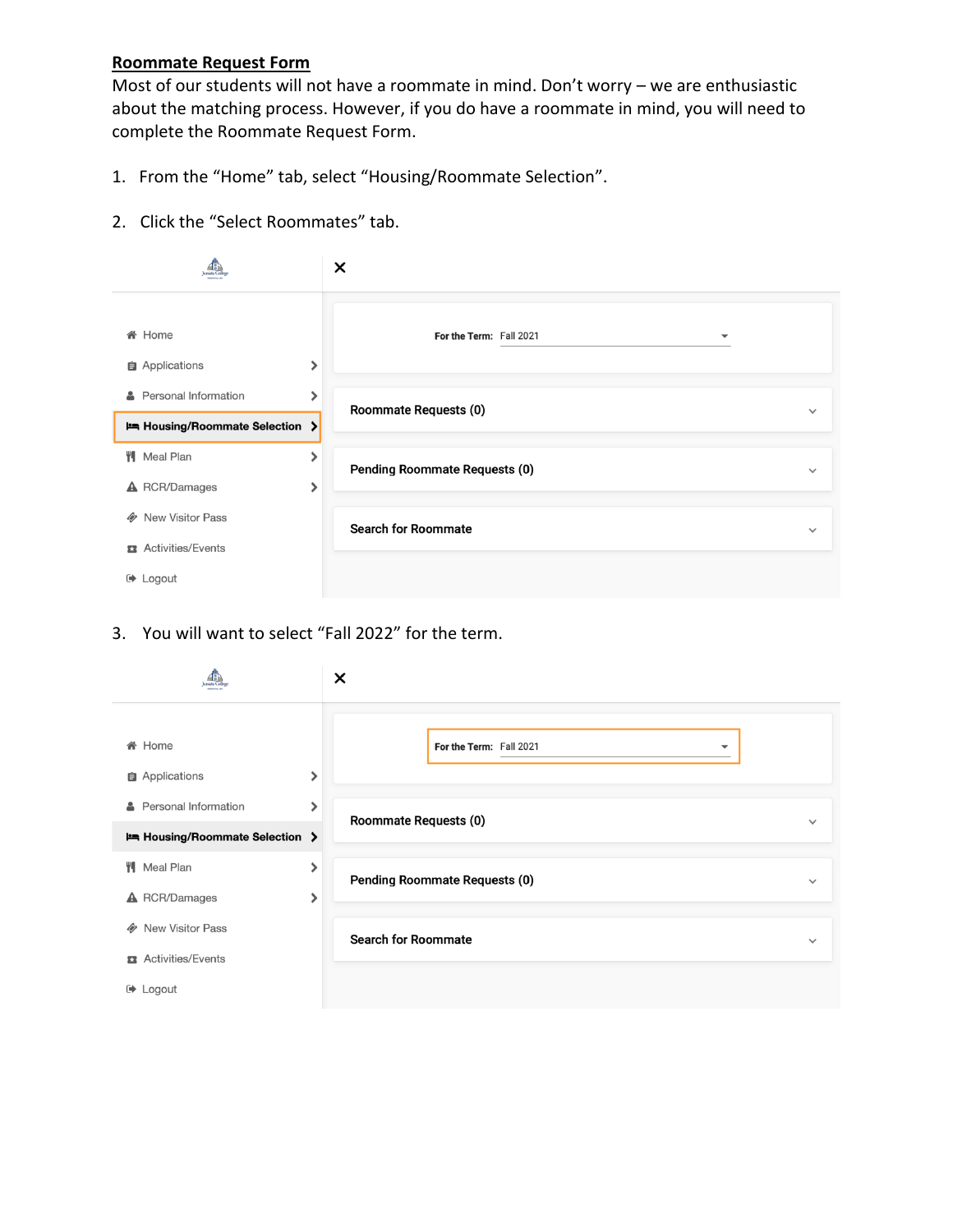4. Under "Search for Roommate" enter the name of the student you want to be your roommate then click "Begin Search."

| <b>Search for Roommate</b> |                   | ᄉ                 |
|----------------------------|-------------------|-------------------|
|                            | <b>First Name</b> | <b>First Name</b> |
|                            | Last Name         | Last Name         |
|                            | Email             | Email             |
| <b>Begin Search</b>        |                   |                   |

4. Click "Request Roommate" for the person you are wanting to live with.

| Search Results (1)                   |  |
|--------------------------------------|--|
| First Name: Alfie                    |  |
| Last Name: Eagle                     |  |
| Email: whitet@juniata.edu            |  |
| <b>Profile:</b> This student has not |  |
| filled out a profile                 |  |
|                                      |  |
| <b>Request Roommate</b>              |  |
|                                      |  |